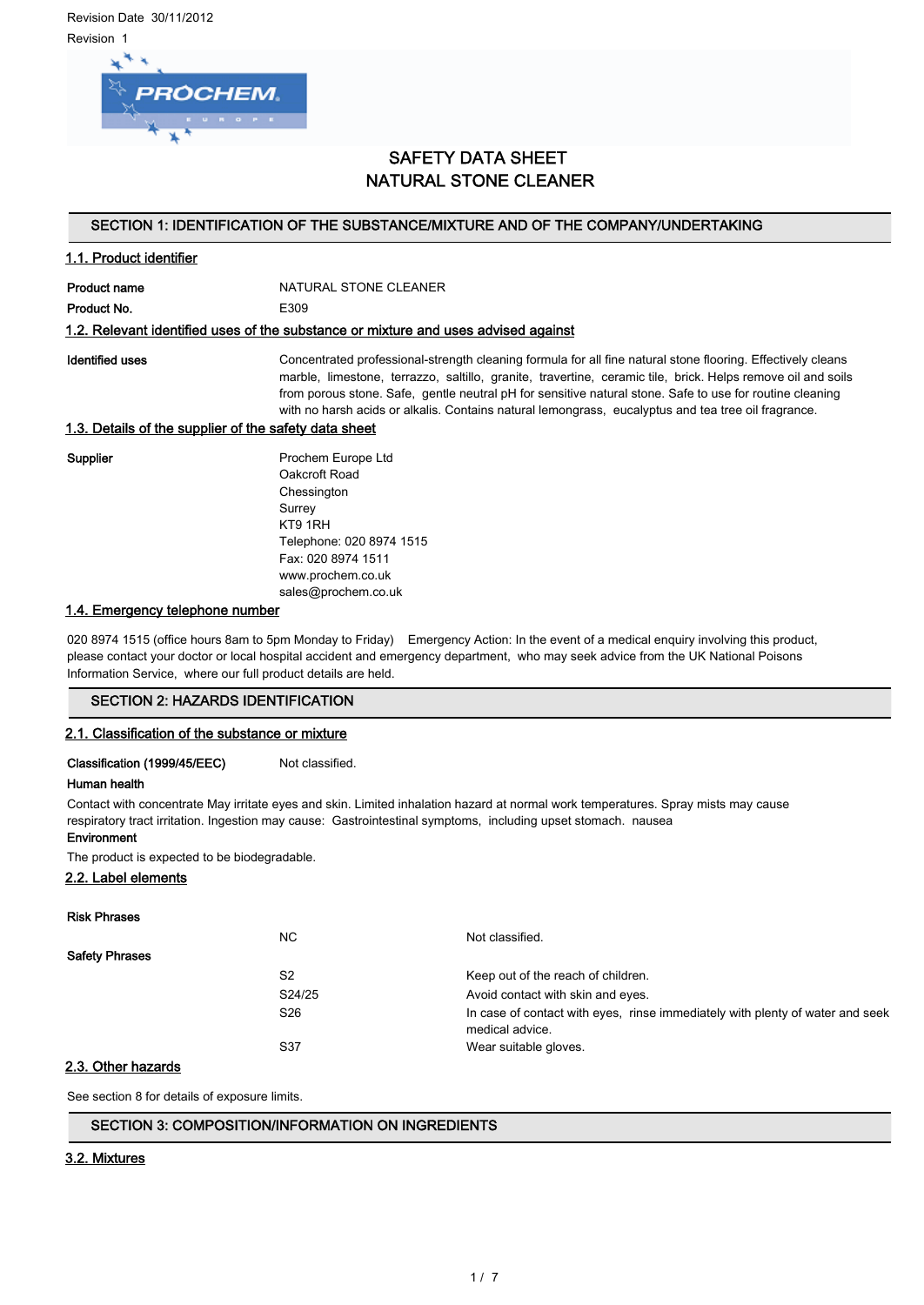| ALCOHOLS, C7-21 ETHOXYLATED                        |                   |                             | $1 - 5%$ |
|----------------------------------------------------|-------------------|-----------------------------|----------|
|                                                    |                   |                             |          |
| CAS-No.: 68991-48-0                                | EC No.:           |                             |          |
|                                                    |                   |                             |          |
|                                                    |                   |                             |          |
| Classification (EC 1272/2008)                      |                   | Classification (67/548/EEC) |          |
| Skin Irrit. 2 - H315                               |                   | Xi;R38,R41.                 |          |
| Eye Dam. 1 - H318                                  |                   |                             |          |
| (2-METHOXYMETHYLETHOXY)PROPANOL                    |                   |                             | $1 - 5%$ |
|                                                    |                   |                             |          |
| CAS-No.: 34590-94-8                                | EC No.: 252-104-2 |                             |          |
|                                                    |                   |                             |          |
|                                                    |                   |                             |          |
| Classification (EC 1272/2008)                      |                   | Classification (67/548/EEC) |          |
| Not classified.                                    |                   | Not classified.             |          |
|                                                    |                   |                             |          |
| SODIUM OCTANE-1-SULPHONATE MONOHYDRATE<br>$1 - 5%$ |                   |                             |          |
|                                                    |                   |                             |          |
| CAS-No.: 5324-84-5                                 | EC No.: 226-195-4 |                             |          |
|                                                    |                   |                             |          |
|                                                    |                   |                             |          |
| Classification (EC 1272/2008)                      |                   | Classification (67/548/EEC) |          |
| Skin Irrit. 2 - H315                               |                   | Xi:R36/38.                  |          |
| Eye Irrit. 2 - H319                                |                   |                             |          |

The Full Text for all R-Phrases and Hazard Statements are Displayed in Section 16.

| <b>SECTION 4: FIRST AID MEASURES</b>   |  |
|----------------------------------------|--|
| 4.1. Description of first aid measures |  |

## Inhalation

Move into fresh air and keep at rest. Get medical attention if any discomfort continues.

### Ingestion

Do not induce vomiting. Immediately rinse mouth and drink plenty of water (200-300 ml). Do not give victim anything to drink if they are unconscious. Get medical attention.

# Skin contact

Rinse immediately with plenty of water. Get medical attention if irritation persists after washing.

#### Eye contact

Immediately flush with plenty of water for up to 15 minutes. Remove any contact lenses and open eyes wide apart. Get medical attention if any discomfort continues.

### 4.2. Most important symptoms and effects, both acute and delayed

#### Skin contact

Prolonged or repeated exposure may cause: skin irritation and dermatitis.

### Eye contact

May cause temporary eye irritation.

4.3. Indication of any immediate medical attention and special treatment needed

#### Treat Symptomatically.

## SECTION 5: FIREFIGHTING MEASURES

## 5.1. Extinguishing media

## Extinguishing media

This product is not flammable. Use fire-extinguishing media appropriate for surrounding materials. Water spray, dry powder or carbon dioxide.

## 5.2. Special hazards arising from the substance or mixture

#### Hazardous combustion products

Thermal decomposition or combustion may liberate carbon oxides and other toxic gases or vapours. Nitrogen oxide. Hydrogen chloride (HCl).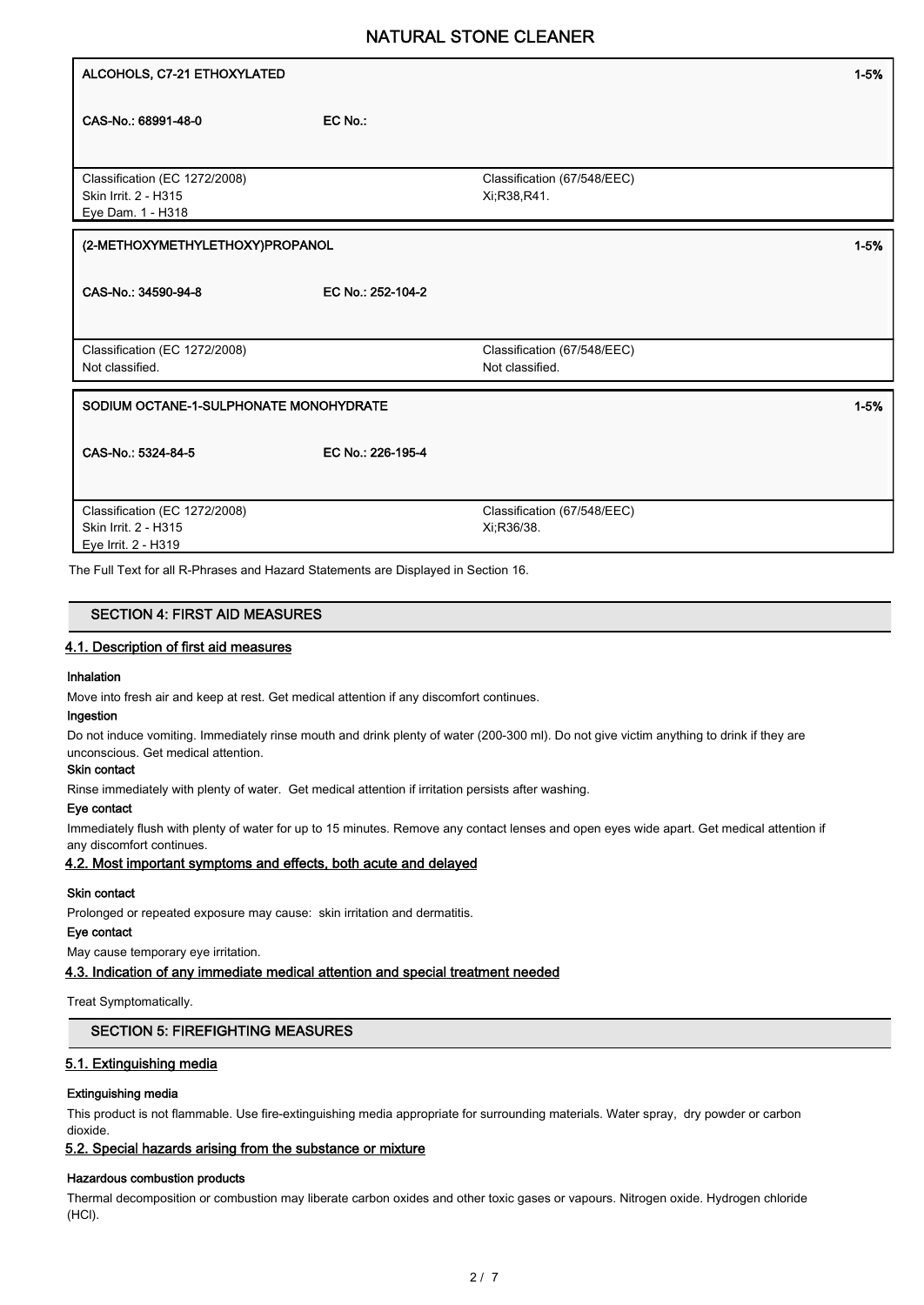## Unusual Fire & Explosion Hazards

No unusual fire or explosion hazards noted.

## 5.3. Advice for firefighters

## Protective equipment for fire-fighters

Self contained breathing apparatus and full protective clothing must be worn in case of fire.

## SECTION 6: ACCIDENTAL RELEASE MEASURES

## 6.1. Personal precautions, protective equipment and emergency procedures

Wear protective clothing as described in Section 8 of this safety data sheet.

## 6.2. Environmental precautions

Do not discharge into drains, water courses or onto the ground.

## 6.3. Methods and material for containment and cleaning up

Collect with absorbent, non-combustible material into suitable containers. Dispose of waste and residues in accordance with local authority requirements.

## 6.4. Reference to other sections

For personal protection, see section 8. For waste disposal, see section 13.

## SECTION 7: HANDLING AND STORAGE

## 7.1. Precautions for safe handling

Wear protective clothing as described in Section 8 of this safety data sheet. Wash hands after handling. Wash contaminated clothing before reuse. Do not eat, drink or smoke when using the product.

## 7.2. Conditions for safe storage, including any incompatibilities

Keep out of the reach of children. Store in closed original container at temperatures between 5°C and 30°C.

## 7.3. Specific end use(s)

The identified uses for this product are detailed in Section 1.2.

## SECTION 8: EXPOSURE CONTROLS/PERSONAL PROTECTION

## 8.1. Control parameters

| Name                             | <b>STD</b> |          | TWA - 8 Hrs | STEL - 15 Min | <b>Notes</b> |
|----------------------------------|------------|----------|-------------|---------------|--------------|
| I(2-METHOXYMETHYLETHOXY)PROPANOL | 'WEL       | $50$ ppm | 308 mg/m3   |               | .Sk          |

WEL = Workplace Exposure Limit.

Sk = Can be absorbed through skin.

## 8.2. Exposure controls

#### Protective equipment



#### Engineering measures

Provide adequate ventilation.

## Respiratory equipment

Not required in normal use. For situations where recommended exposure limits may be exceeded or where there is a risk of inhalation of fine spray mists, a suitable respirator face mask is recommended.

#### Hand protection

Nitrile gloves are recommended. Protective gloves should be inspected for wear before use and replaced regularly in accordance with the manufacturers specifications.

## Eye protection

Side shield safety glasses are recommended when handling concentrate or during spray application.

## Hygiene measures

Wash hands after handling. Wash contaminated clothing before reuse. Do not eat, drink or smoke when using the product.

## SECTION 9: PHYSICAL AND CHEMICAL PROPERTIES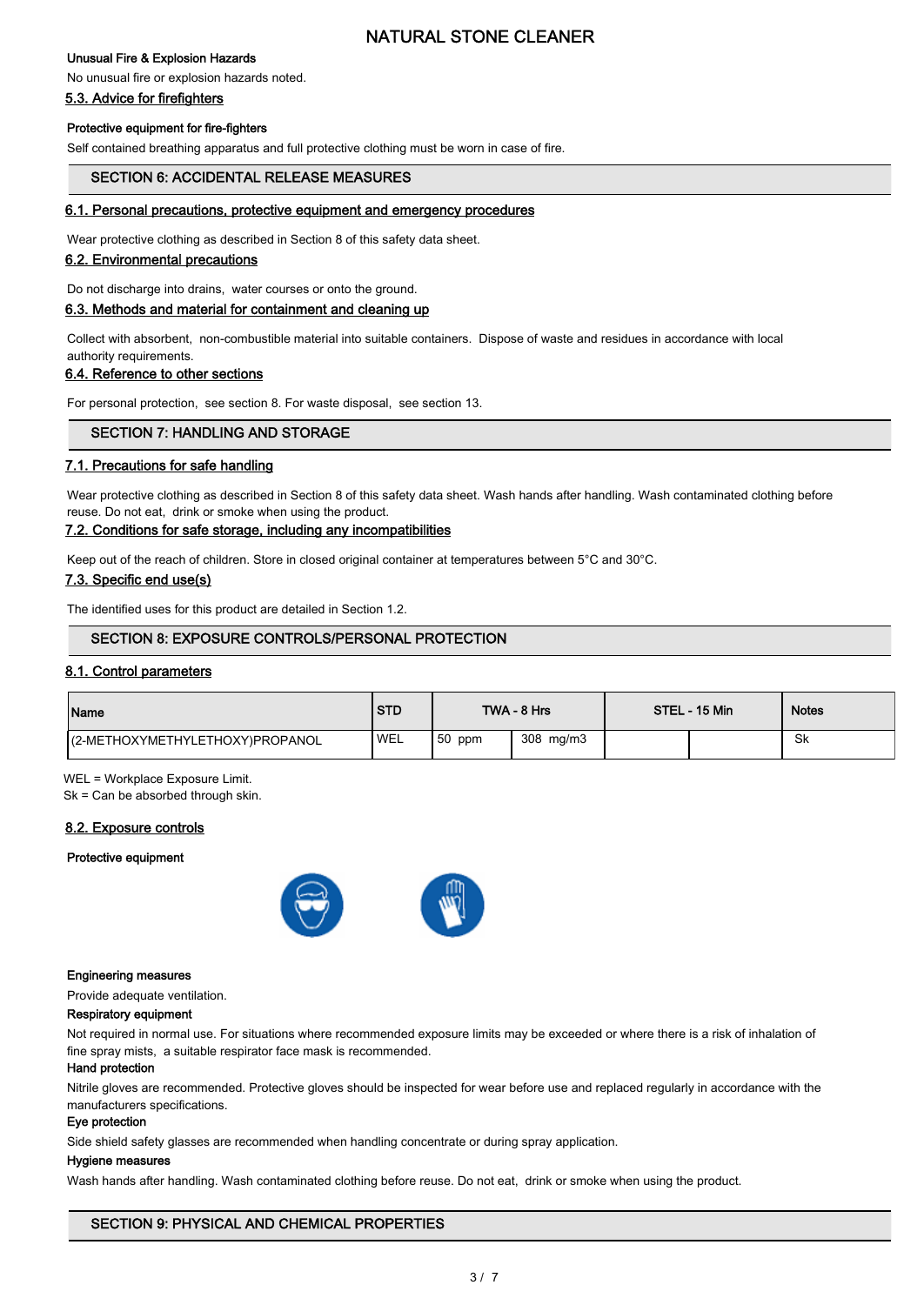## 9.1. Information on basic physical and chemical properties

| Appearance                              | Clear liquid.                  |
|-----------------------------------------|--------------------------------|
| Colour                                  | Colourless.                    |
| Odour                                   | Natural lemongrass and herbal. |
| Solubility                              | Soluble in water.              |
| Initial boiling point and boiling range | $100^{\circ}$ C                |
| <b>Relative density</b>                 | 1.01                           |
| Vapour density (air=1)                  |                                |
| Not determined.                         |                                |
| Vapour pressure                         |                                |
| Not determined.                         |                                |
| <b>Evaporation rate</b>                 |                                |
| Not determined.                         |                                |
| pH-Value, Conc. Solution                | 7.54                           |
| pH-Value, Diluted Solution              | 7.8                            |
| <b>Viscosity</b>                        |                                |
| Not determined.                         |                                |
| <b>Flash point</b>                      |                                |
| Not applicable.                         |                                |
| Flammability Limit - Lower(%)           |                                |
| Not applicable.                         |                                |
| <b>Partition Coefficient</b>            |                                |
| (N-Octanol/Water)                       |                                |
| Not determined.                         |                                |
| <b>Explosive properties</b>             |                                |
| Not applicable.                         |                                |
| <b>Oxidising properties</b>             |                                |
| Not applicable.                         |                                |
| 9.2. Other information                  |                                |

None.

## SECTION 10: STABILITY AND REACTIVITY

## 10.1. Reactivity

There are no known reactivity hazards associated with this product.

## 10.2. Chemical stability

Stable under normal temperature conditions and recommended use.

## 10.3. Possibility of hazardous reactions

Not determined.

## 10.4. Conditions to avoid

Store in closed original container at temperatures between 5°C and 30°C. Protect from freezing and direct sunlight.

### 10.5. Incompatible materials

#### Materials To Avoid

Strong oxidising substances. Strong alkalis. Acids.

## 10.6. Hazardous decomposition products

Thermal decomposition or combustion may liberate carbon oxides and other toxic gases or vapours. Nitrogen oxide. Hydrogen chloride (HCl).

## SECTION 11: TOXICOLOGICAL INFORMATION

## 11.1. Information on toxicological effects

## Acute toxicity:

Vapours may irritate throat and respiratory system and cause coughing. Ingestion may cause: Gastrointestinal symptoms, including upset stomach. nausea

## **Skin Corrosion/Irritation:**

Prolonged or repeated exposure may cause: skin irritation and dermatitis.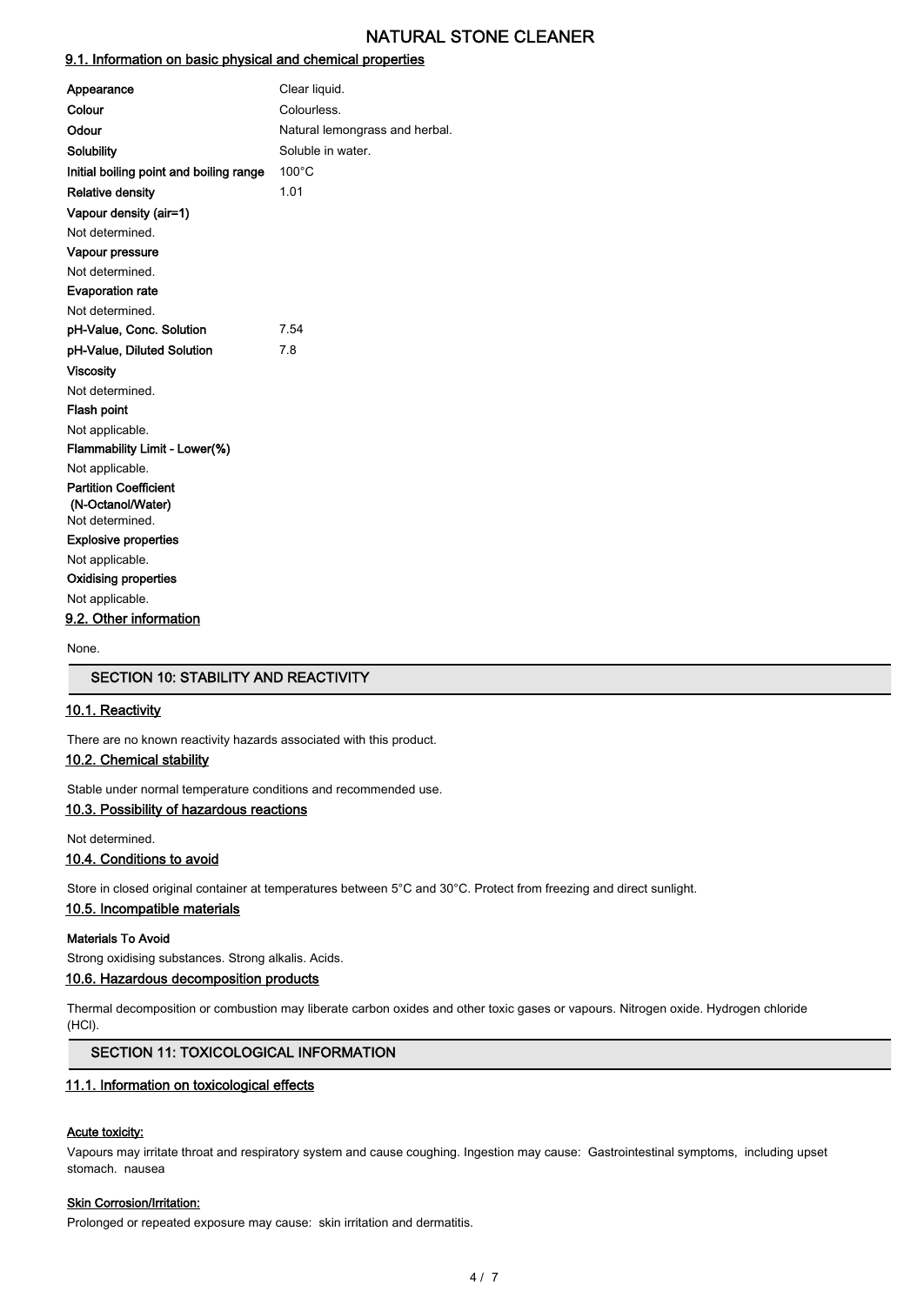## Serious eye damage/irritation:

May cause temporary eye irritation.

## Respiratory or skin sensitisation:

Contains Limonene Citral

## Germ cell mutagenicity:

No effects expected based upon current data.

## Carcinogenicity:

No effects expected based upon current data.

## Reproductive Toxicity:

No effects expected based upon current data.

## Toxicological information on ingredients.

(2-METHOXYMETHYLETHOXY)PROPANOL (CAS: 34590-94-8)

## Acute toxicity: Acute Toxicity (Oral LD50) 5135 mg/kg Rat

## Acute Toxicity (Dermal LD50)

> 20 mg/kg Rabbit

#### SODIUM OCTANE-1-SULPHONATE MONOHYDRATE (CAS: 5324-84-5)

## Acute toxicity:

Acute Toxicity (Oral LD50)

> 5000 mg/kg Rat

## SECTION 12: ECOLOGICAL INFORMATION

## 12.1. Toxicity

The product is not expected to be hazardous to the environment.

## Ecological information on ingredients.

## (2-METHOXYMETHYLETHOXY)PROPANOL (CAS: 34590-94-8)

LC 50, 96 Hrs, Fish mg/l >10000 EC 50, 48 Hrs, Daphnia, mg/l 1919 IC 50, 72 Hrs, Algae, mg/l >969

### 12.2. Persistence and degradability

#### **Degradability**

The surfactant(s) contained in this preparation complies(comply) with the biodegradability criteria as laid down in Regulation (EC) No.648/2004 on detergents. Data to support this assertion are held at the disposal of the competent authorities of the Member States and will be made available to them, at their direct request or at the request of a detergent manufacturer.

## Ecological information on ingredients.

## (2-METHOXYMETHYLETHOXY)PROPANOL (CAS: 34590-94-8)

Chemical Oxygen Demand

2.02

## 12.3. Bioaccumulative potential

#### Bioaccumulative potential

Not known. Partition coefficient

Not determined.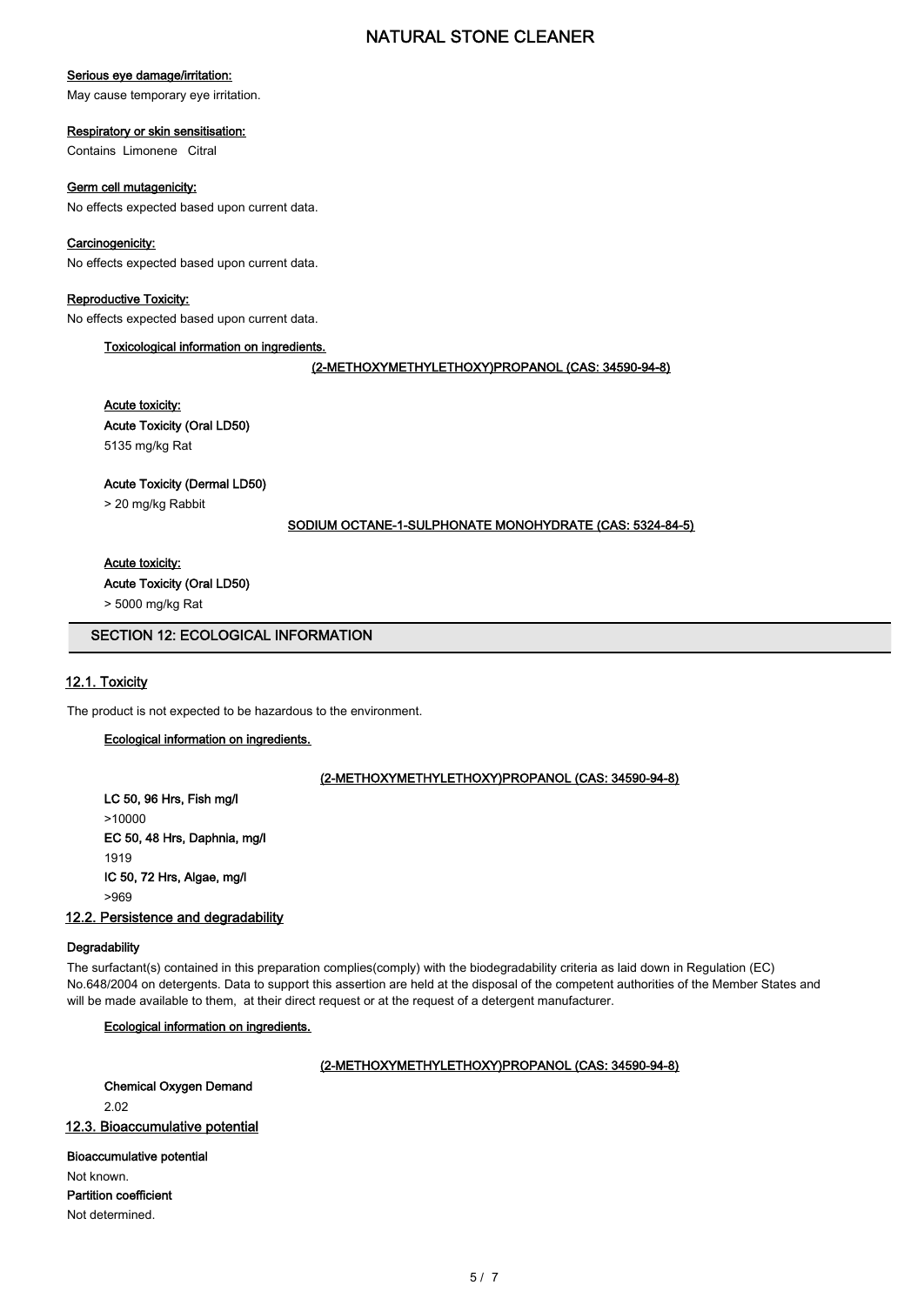## 12.4. Mobility in soil

### Mobility:

The product is soluble in water.

## 12.5. Results of PBT and vPvB assessment

This product does not contain any PBT or vPvB substances.

## 12.6. Other adverse effects

None known.

## SECTION 13: DISPOSAL CONSIDERATIONS

### 13.1. Waste treatment methods

Dispose of waste and residues in accordance with local authority requirements. Empty containers should be rinsed with water then crushed and disposed of at legal waste disposal site.

## SECTION 14: TRANSPORT INFORMATION

## 14.1. UN number

Not classified for transportation.

## 14.2. UN proper shipping name

None.

14.3. Transport hazard class(es)

#### ADR/RID/ADN Class -

**IMDG Class** 

## 14.4. Packing group

None.

## 14.5. Environmental hazards

Environmentally Hazardous Substance/Marine Pollutant No.

## 14.6. Special precautions for user

None.

## 14.7. Transport in bulk according to Annex II of MARPOL73/78 and the IBC Code

Not applicable.

## SECTION 15: REGULATORY INFORMATION

## 15.1. Safety, health and environmental regulations/legislation specific for the substance or mixture

### Uk Regulatory References

The Control of Substances Hazardous to Health Regulations 2002 (S.I 2002 No. 2677) with amendments. Chemicals (Hazard Information & Packaging) Regulations.

## EU Legislation

Regulation (EC) No 1907/2006 of the European Parliament and of the Council of 18 December 2006 concerning the Registration, Evaluation, Authorisation and Restriction of Chemicals (REACH), establishing a European Chemicals Agency, amending Directive 1999/45/EC and repealing Council Regulation (EEC) No 793/93 and Commission Regulation (EC) No 1488/94 as well as Council Directive 76/769/EEC and Commission Directives 91/155/EEC, 93/67/EEC, 93/105/EC and 2000/21/EC, including amendments. Regulation (EC) No 1272/2008 of the European Parliament and of the Council of 16 December 2008 on classification, labelling and packaging of substances and mixtures, amending and repealing Directives 67/548/EEC and 1999/45/EC, and amending Regulation (EC) No 1907/2006 with amendments.

## 15.2. Chemical Safety Assessment

No chemical safety assessment has been carried out.

## SECTION 16: OTHER INFORMATION